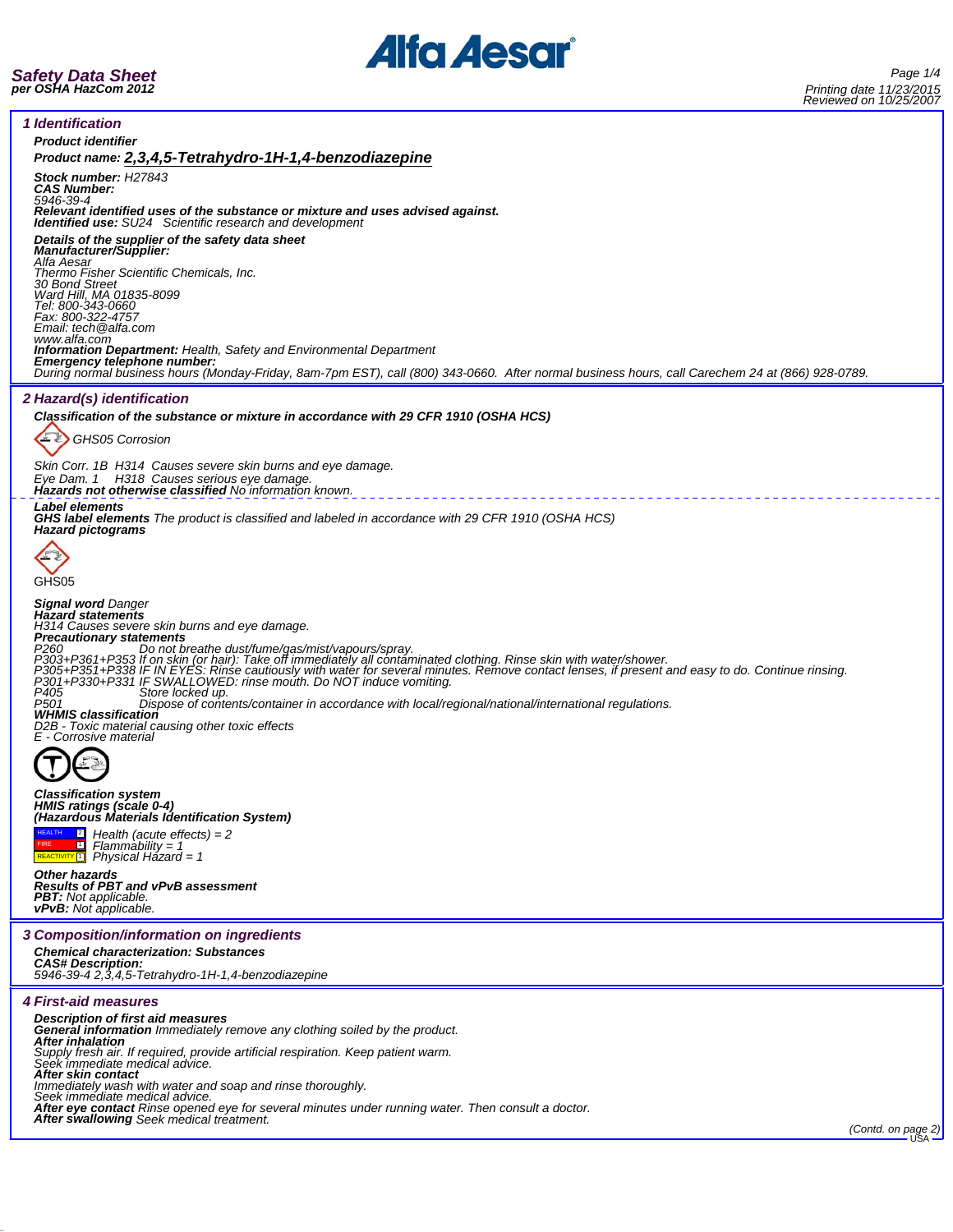*(Contd. of page 1)*

### *Product name: 2,3,4,5-Tetrahydro-1H-1,4-benzodiazepine*

*Information for doctor Most important symptoms and effects, both acute and delayed Causes severe skin burns. Causes serious eye damage. Indication of any immediate medical attention and special treatment needed No further relevant information available.*

### *5 Fire-fighting measures*

**Extinguishing media**<br>**Suitable extinguishing agents** Carbon dioxide, extinguishing powder or water spray. Fight larger fires with water spray or alcohol resistant foam.<br>**Special hazards arising from the substance or mixtu** *If this product is involved in a fire, the following can be released: Carbon monoxide and carbon dioxide Nitrogen oxides (NOx) Advice for firefighters Protective equipment: Wear self-contained respirator.*

*Wear fully protective impervious suit.*

### *6 Accidental release measures*

*Personal precautions, protective equipment and emergency procedures Wear protective equipment. Keep unprotected persons away. Ensure adequate ventilation Environmental precautions: Do not allow material to be released to the environment without proper governmental permits. Methods and material for containment and cleaning up: Use neutralizing agent. Dispose of contaminated material as waste according to section 13. Ensure adequate ventilation.* **Prevention of secondary hazards:** No special measures required.<br>**Reference to other sections**<br>See Section 7 for information on safe handling<br>See Section 8 for information on personal protection equipment.<br>See Section 13 f *7 Handling and storage*

### *Handling*

**Precautions for safe handling**<br>Handle under dry protective gas.<br>Keep container tightly sealed.<br>Store in cool, dry place in tightly closed containers.<br>Ensure good ventilation at the workplace.<br>**Information about protection** 

## *Conditions for safe storage, including any incompatibilities Storage*

*Requirements to be met by storerooms and receptacles: No special requirements. Information about storage in one common storage facility: Store away from oxidizing agents. Store away from air. Further information about storage conditions: Store under dry inert gas. This product is air sensitive. Keep container tightly sealed. Store in cool, dry conditions in well sealed containers. Specific end use(s) No further relevant information available.*

*8 Exposure controls/personal protection Additional information about design of technical systems: Properly operating chemical fume hood designed for hazardous chemicals and having an average face velocity of at least 100 feet per minute. Control parameters Components with limit values that require monitoring at the workplace: Not required. Additional information: No data Exposure controls* **Personal protective equipment<br><b>General protective and hygienic measures**<br>The usual precautionary measures for handling chemicals should be followed.<br>Keep away from foodstuffs, beverages and feed. *Remove all soiled and contaminated clothing immediately. Wash hands before breaks and at the end of work.* Avoid contact with the eyes and skin.<br>Maintain an ergonomically appropriate working environment.<br>**Breathing equipment:** Use suitable respirator when high concentrations are present.<br>**Protection of hands:** *Impervious gloves* Check protective gloves prior to each use for their proper condition.<br>The selection of suitable gloves not only depends on the material, but also on quality. Quality will vary from manufacturer to manufacturer.<br>**Penetratio** *Eye protection: Tightly sealed goggles Full face protection Body protection: Protective work clothing. 9 Physical and chemical properties Information on basic physical and chemical properties General Information Appearance: Form: Crystalline Color: Light brown Odor: Not determined*

*(Contd. on page 3)*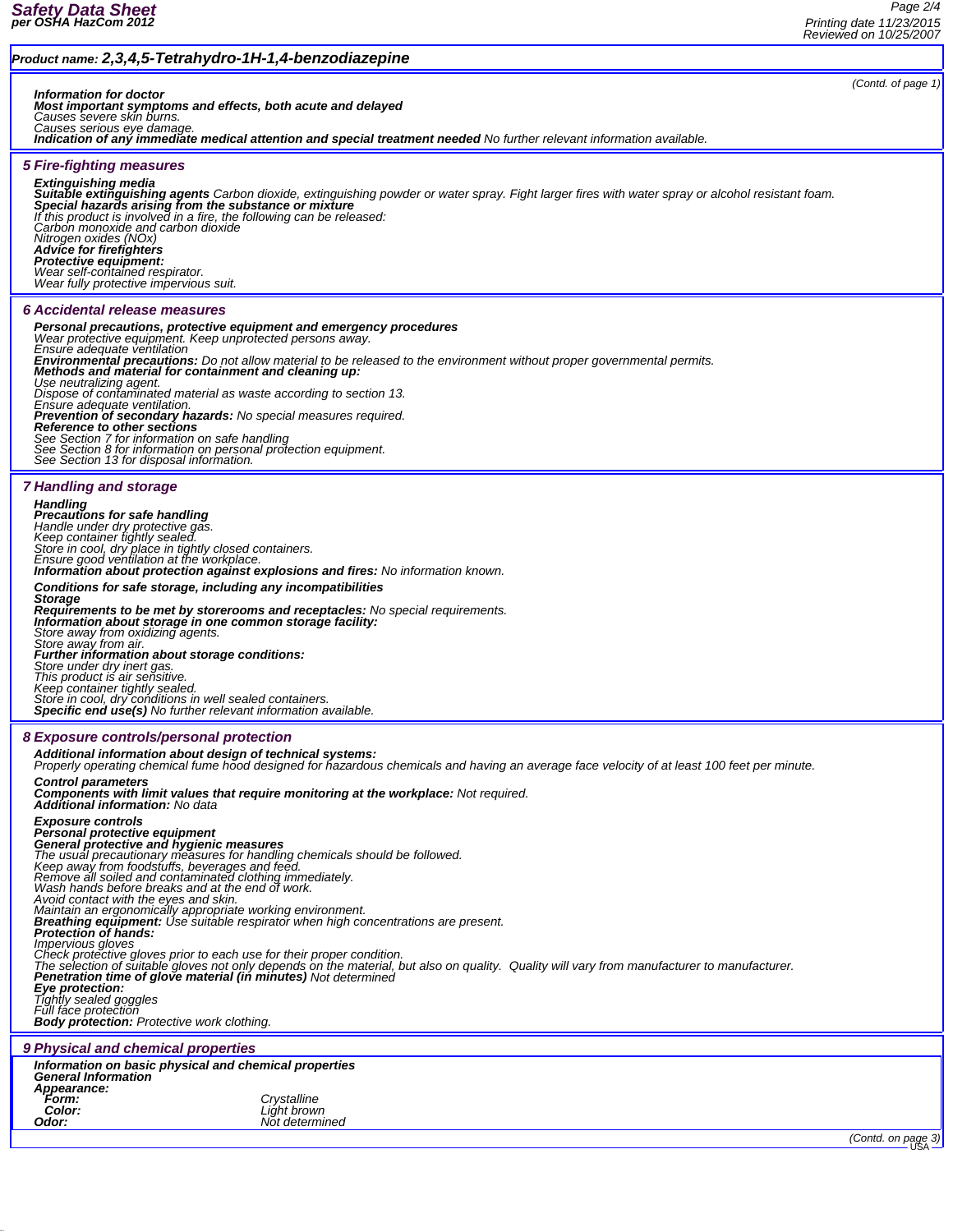## *Product name: 2,3,4,5-Tetrahydro-1H-1,4-benzodiazepine*

*Page 3/4 Printing date 11/23/2015 Reviewed on 10/25/2007*

| Product name: 2,3,4,5-Tetrahydro-1H-1,4-benzodiazepine |                                                                                                                                                                                                                                                                                                                                                                                                                                                                                                                                                                                                                                                                                                                                                                                                                                                                                                                                                                                                                                                                                                                                            |                                                                                   |  |  |  |
|--------------------------------------------------------|--------------------------------------------------------------------------------------------------------------------------------------------------------------------------------------------------------------------------------------------------------------------------------------------------------------------------------------------------------------------------------------------------------------------------------------------------------------------------------------------------------------------------------------------------------------------------------------------------------------------------------------------------------------------------------------------------------------------------------------------------------------------------------------------------------------------------------------------------------------------------------------------------------------------------------------------------------------------------------------------------------------------------------------------------------------------------------------------------------------------------------------------|-----------------------------------------------------------------------------------|--|--|--|
|                                                        | (Contd. of page 2)                                                                                                                                                                                                                                                                                                                                                                                                                                                                                                                                                                                                                                                                                                                                                                                                                                                                                                                                                                                                                                                                                                                         |                                                                                   |  |  |  |
|                                                        | <b>Odor threshold:</b>                                                                                                                                                                                                                                                                                                                                                                                                                                                                                                                                                                                                                                                                                                                                                                                                                                                                                                                                                                                                                                                                                                                     | Not determined.                                                                   |  |  |  |
|                                                        | pH-value:                                                                                                                                                                                                                                                                                                                                                                                                                                                                                                                                                                                                                                                                                                                                                                                                                                                                                                                                                                                                                                                                                                                                  | Not applicable.                                                                   |  |  |  |
|                                                        | <b>Change in condition</b><br><b>Melting point/Melting range:</b><br>Boiling point/Boiling range:<br>Sublimation temperature / start:                                                                                                                                                                                                                                                                                                                                                                                                                                                                                                                                                                                                                                                                                                                                                                                                                                                                                                                                                                                                      | 96-100 °C (205-212 °F)<br>Not determined<br>Not determined                        |  |  |  |
|                                                        | <b>Flash point:</b><br>Flammability (solid, gaseous)<br>Ignition temperature:<br>Decomposition temperature:                                                                                                                                                                                                                                                                                                                                                                                                                                                                                                                                                                                                                                                                                                                                                                                                                                                                                                                                                                                                                                | Not applicable<br>Not determined.<br>Not determined<br>Not determined             |  |  |  |
|                                                        | Auto igniting:                                                                                                                                                                                                                                                                                                                                                                                                                                                                                                                                                                                                                                                                                                                                                                                                                                                                                                                                                                                                                                                                                                                             | Not determined.                                                                   |  |  |  |
|                                                        | Danger of explosion:<br><b>Explosion limits:</b><br>Lower:<br><b>Upper:</b>                                                                                                                                                                                                                                                                                                                                                                                                                                                                                                                                                                                                                                                                                                                                                                                                                                                                                                                                                                                                                                                                | Product does not present an explosion hazard.<br>Not determined<br>Not determined |  |  |  |
|                                                        | Vapor pressure:                                                                                                                                                                                                                                                                                                                                                                                                                                                                                                                                                                                                                                                                                                                                                                                                                                                                                                                                                                                                                                                                                                                            | Not applicable.                                                                   |  |  |  |
|                                                        | <b>Density:</b><br><b>Relative density</b>                                                                                                                                                                                                                                                                                                                                                                                                                                                                                                                                                                                                                                                                                                                                                                                                                                                                                                                                                                                                                                                                                                 | Not determined<br>Not determined.                                                 |  |  |  |
|                                                        | <b>Vapor density</b>                                                                                                                                                                                                                                                                                                                                                                                                                                                                                                                                                                                                                                                                                                                                                                                                                                                                                                                                                                                                                                                                                                                       | Not applicable.                                                                   |  |  |  |
|                                                        | <b>Evaporation rate</b><br>Solubility in / Miscibility with                                                                                                                                                                                                                                                                                                                                                                                                                                                                                                                                                                                                                                                                                                                                                                                                                                                                                                                                                                                                                                                                                | Not applicable.                                                                   |  |  |  |
|                                                        | Water:                                                                                                                                                                                                                                                                                                                                                                                                                                                                                                                                                                                                                                                                                                                                                                                                                                                                                                                                                                                                                                                                                                                                     | Not determined                                                                    |  |  |  |
|                                                        | Partition coefficient (n-octanol/water): Not determined.                                                                                                                                                                                                                                                                                                                                                                                                                                                                                                                                                                                                                                                                                                                                                                                                                                                                                                                                                                                                                                                                                   |                                                                                   |  |  |  |
|                                                        | <b>Viscosity:</b><br>dynamic:                                                                                                                                                                                                                                                                                                                                                                                                                                                                                                                                                                                                                                                                                                                                                                                                                                                                                                                                                                                                                                                                                                              | Not applicable.                                                                   |  |  |  |
|                                                        | kinematic:                                                                                                                                                                                                                                                                                                                                                                                                                                                                                                                                                                                                                                                                                                                                                                                                                                                                                                                                                                                                                                                                                                                                 | Not applicable.                                                                   |  |  |  |
|                                                        | <b>Other information</b>                                                                                                                                                                                                                                                                                                                                                                                                                                                                                                                                                                                                                                                                                                                                                                                                                                                                                                                                                                                                                                                                                                                   | No further relevant information available.                                        |  |  |  |
|                                                        | <b>10 Stability and reactivity</b><br><b>Reactivity</b> No information known.                                                                                                                                                                                                                                                                                                                                                                                                                                                                                                                                                                                                                                                                                                                                                                                                                                                                                                                                                                                                                                                              |                                                                                   |  |  |  |
|                                                        | <b>Chemical stability</b> Stable under recommended storage conditions.<br>Thermal decomposition / conditions to be avoided: Decomposition will not occur if used and stored according to specifications.<br>Possibility of hazardous reactions No dangerous reactions known<br><b>Conditions to avoid</b> No further relevant information available.<br>Incompatible materials:<br>Air                                                                                                                                                                                                                                                                                                                                                                                                                                                                                                                                                                                                                                                                                                                                                     |                                                                                   |  |  |  |
|                                                        | Oxidizing agents<br>Hazardous decomposition products:<br>Carbon monoxide and carbon dioxide<br>Nitrogen oxides                                                                                                                                                                                                                                                                                                                                                                                                                                                                                                                                                                                                                                                                                                                                                                                                                                                                                                                                                                                                                             |                                                                                   |  |  |  |
|                                                        | <b>11 Toxicological information</b><br>Information on toxicological effects<br>Acute toxicity: Swallowing will lead to a strong corrosive effect on mouth and throat and to the danger of perforation of esophagus and stomach.<br>LD/LC50 values that are relevant for classification: No data<br><b>Skin irritation or corrosion: Causes severe skin burns.</b><br><b>Eye irritation or corrosion:</b> Causes serious eye damage.<br><b>Sensitization:</b> No sensitizing effects known.<br>Germ cell mutagenicity: No effects known.<br>Carcinogenicity: No classification data on carcinogenic properties of this material is available from the EPA, IARC, NTP, OSHA or ACGIH.<br>Reproductive toxicity: No effects known.<br>Specific target organ system toxicity - repeated exposure: No effects known.<br>Specific target organ system toxicity - single exposure: No effects known.<br><b>Aspiration hazard:</b> No effects known.<br>Subacute to chronic toxicity: No effects known.<br>Additional toxicological information: To the best of our knowledge the acute and chronic toxicity of this substance is not fully known. |                                                                                   |  |  |  |
|                                                        | <b>12 Ecological information</b>                                                                                                                                                                                                                                                                                                                                                                                                                                                                                                                                                                                                                                                                                                                                                                                                                                                                                                                                                                                                                                                                                                           |                                                                                   |  |  |  |
|                                                        | <b>Toxicity</b><br>Aquatic toxicity: No further relevant information available.<br>Persistence and degradability No further relevant information available.<br>Bioaccumulative potential No further relevant information available.<br>Mobility in soil No further relevant information available.<br>Additional ecological information:<br>General notes:<br>Do not allow material to be released to the environment without proper governmental permits.<br>Do not allow undiluted product or large quantities to reach ground water, water course or sewage system.<br>Avoid transfer into the environment.<br><b>Results of PBT and vPvB assessment</b><br><b>PBT:</b> Not applicable.<br><b>vPvB:</b> Not applicable.                                                                                                                                                                                                                                                                                                                                                                                                                 |                                                                                   |  |  |  |
|                                                        | <b>Other adverse effects</b> No further relevant information available.                                                                                                                                                                                                                                                                                                                                                                                                                                                                                                                                                                                                                                                                                                                                                                                                                                                                                                                                                                                                                                                                    |                                                                                   |  |  |  |
|                                                        | <b>13 Disposal considerations</b><br>Waste treatment methods<br>Recommendation Consult state, local or national regulations to ensure proper disposal.<br>Uncleaned packagings:<br><b>Recommendation:</b> Disposal must be made according to official regulations.                                                                                                                                                                                                                                                                                                                                                                                                                                                                                                                                                                                                                                                                                                                                                                                                                                                                         |                                                                                   |  |  |  |
|                                                        | <b>14 Transport information</b>                                                                                                                                                                                                                                                                                                                                                                                                                                                                                                                                                                                                                                                                                                                                                                                                                                                                                                                                                                                                                                                                                                            |                                                                                   |  |  |  |
|                                                        | <b>UN-Number</b><br>DOT, IMDG, IATA                                                                                                                                                                                                                                                                                                                                                                                                                                                                                                                                                                                                                                                                                                                                                                                                                                                                                                                                                                                                                                                                                                        | UN3259                                                                            |  |  |  |
|                                                        | UN proper shipping name                                                                                                                                                                                                                                                                                                                                                                                                                                                                                                                                                                                                                                                                                                                                                                                                                                                                                                                                                                                                                                                                                                                    |                                                                                   |  |  |  |
|                                                        | DOT                                                                                                                                                                                                                                                                                                                                                                                                                                                                                                                                                                                                                                                                                                                                                                                                                                                                                                                                                                                                                                                                                                                                        | Amines, solid, corrosive, n.o.s. (2,3,4,5-Tetrahydro-1H-1,4-benzodiazepine)       |  |  |  |

*(Contd. on page 4)*